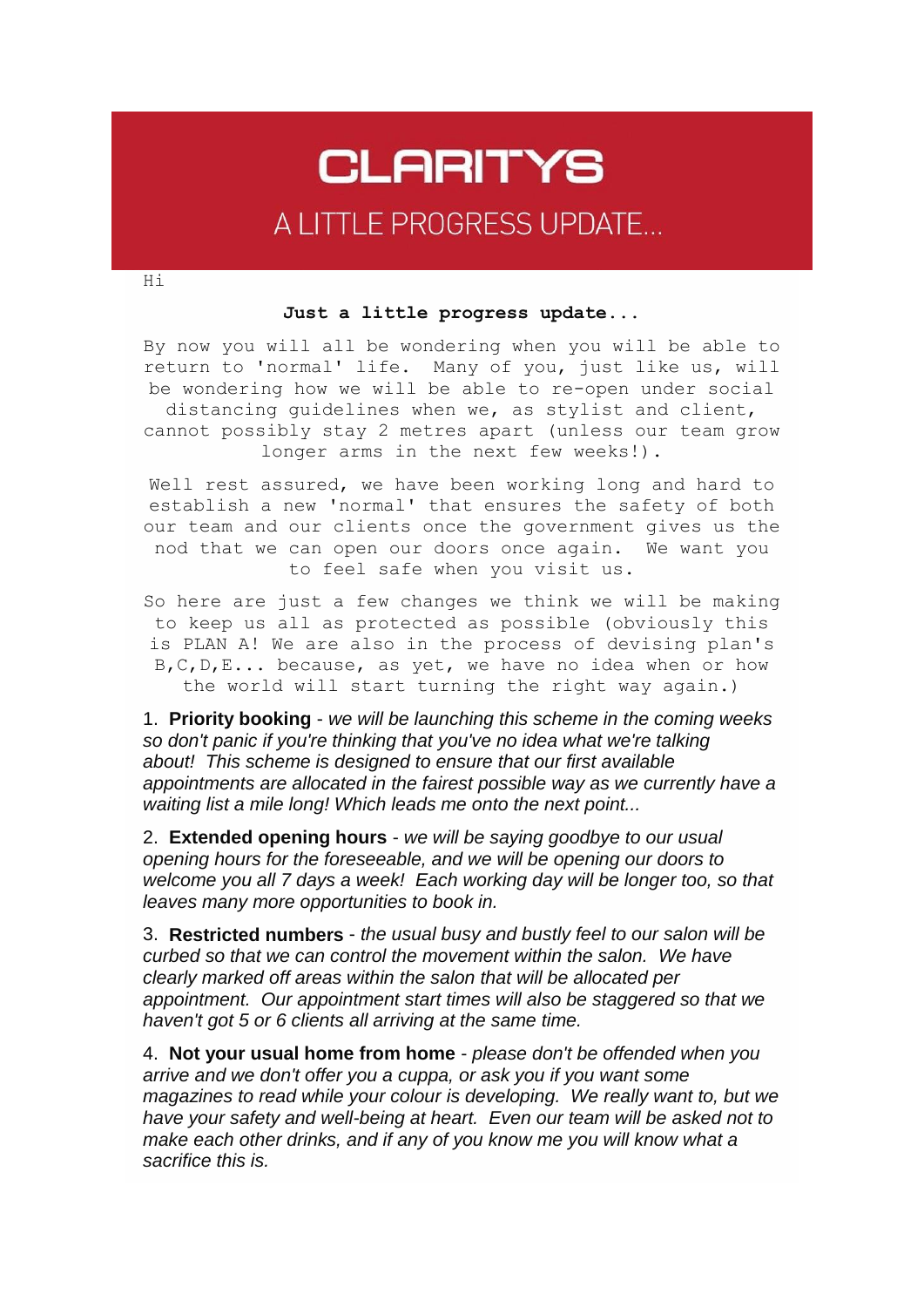5. **We will probably all be dressed funny** - *although we are uncertain as to what the government guidelines will be, we have been looking at what other countries are doing, and we anticipate that both you as clients, and us as stylists (somehow!) will have to wear some form of protective clothing, gloves, masks, etc. And we're ok with that! Hey, at least we will all be looking ridiculous together!*

6. **Longer appointment times** - *as stylists we are going to have to adapt to a slower pace. You all know what we are like.. "Oh, there's a 7 minute gap, of course I can squeeze you in for a full head of foils!" Well not anymore. This particular point is a major plus for you guys as it means that you will have dedicated one-on-one time with your stylist. The downside (which we have tried to counteract with extended opening hours) is that we will be seeing less clients per day, but you have our undivided attention from start to finish!*

7. **You will ALL need a hairwash** - *for some of you, this is music to your ears, for others, not so much! However, we anticipate that this will be part of the government's safety recommendations, so we will be allowing time during every appointment for a wash and blowdry if it isn't already scheduled into your appointment.*

8. **Small price increase** - *as is our usual policy, we like to be open and honest with our clients, so we have added a small increase (less than 5%) to our prices, and here's the reason why: we have had to significantly change the way we work. Our industry relies on a high volume of clients in order for us to survive so restricting numbers within the salon means our income will reduce, and extending our opening hours means our operating costs will rise. Our suppliers will be increasing their prices for similar reasons so we will have to take this on board too. Lastly, we have to factor in protective clothing, disposable gowns and more styling tools so that we can work on a rotation of sterilizing them between clients. But as a positive for you guys, you will get more time in the chair and our undivided attention (which we appreciate that sometimes is hard to find, and believe me, this is something we all feel incredibly guilty about at times!).*

9. **You will need to come alone and on time** - *due to restricted numbers, we will be asking all of our clients to not bring friends, children or other family members to their appointments. Similarly you will need to arrive at your exact appointment time to minimise numbers in our waiting area.*

And last but not least...

10. **You will need to be well!!** *We will be asking for total honesty and integrity from all of our wonderful clients. We know you will all be absolutely desperate to get your roots done, but we ask that you only attend an appointment if you know you are fit and well. This is to ensure the health and well-being of our team, our families and the rest of our clients. It only takes one client overlooking their cough or fever, to close our salon doors once again while we all self-isolate. We ask that you please reschedule your appointment if you feel at all unwell or you have been in contact with anyone showing symptoms within the previous 7 days.*